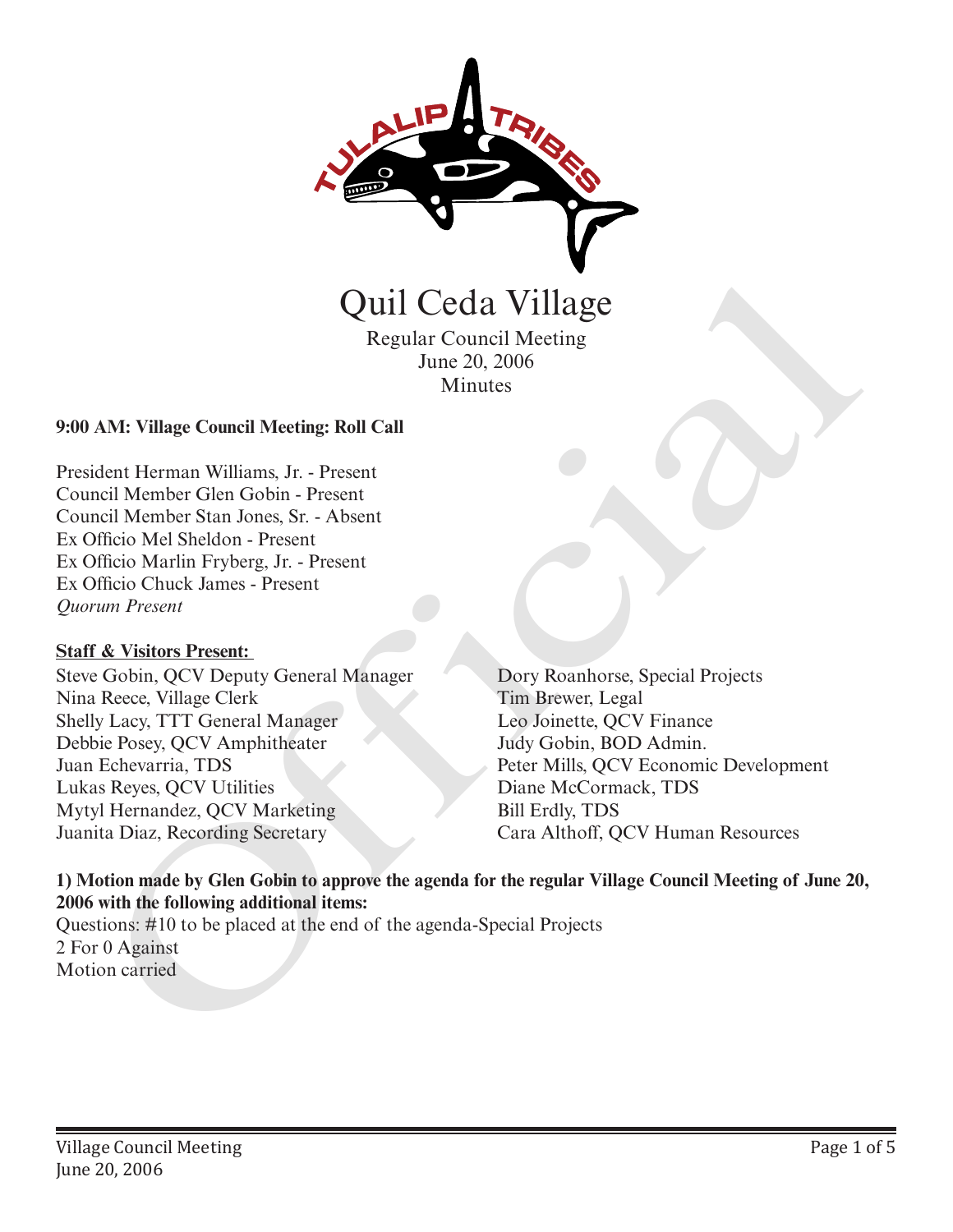2) Approval of minutes for the regular Village Council Meeting of May 16, 2006. **Motion made by Glen Gobin to approve the regular Village Council meeting minutes of May 16, 2006.** Seconded Questions: 2 For 0 Against Motion carried

#### **Swearing in new Village Council members**

Sworn in by TTT Vice Chairman Mel Sheldon Herman Williams, Jr. Glen Gobin Marlin Fryberg, Jr.

#### **Election of Village President**

- Sworn in by Glen Gobin nominated Herman Williams, Jr. Seconded Herman Williams, Jr. accepts the position of Quil Ceda Village President. Sworn in by TTT Vice Chairman Mel Sheldon

#### **Tulalip Tribes Police**

3) Monthly Report-No Report Available

#### **Quil Ceda Village Administration**

**4) Motion made by Glen Gobin to approve Resolution No. 2006-036 authorizing the Out of State Travel Policy approved by TTT Directive No. 24 on June 2nd, 2006 at a regular Board meeting of the Tulalip Tribes.** map in new vinage Cometi members<br>
in in by TIT Vice Chairman McI Sheldon<br>
in in yiel TIT Vice Chairman McI Sheldon<br>
lin Fryberg, Jr.<br>
Cobin<br>
in Sofilm Colin in ominated Herman Williams, Jr.<br>
map (Silm Cobin inominated Herm

Seconded Questions 3 For 0 Against Motion carried

#### 5) Staff Travel-FYI

- A. Tracie Stevens: Yakima, WA; WIGA meeting; 6-25-26, 2006; cost \$459.72
- B. Foley Cleveland: Las Vegas, NV; Rights of Way II; 7-25-27, 2006; cost \$1,752.00
- C. Cara Althoff: San Diego, CA; Human Resources & Management; 7-24-26, 2006; cost \$1,983.00
- D. Sharon Morken: Los Angeles, CA; National Travel Forum; 6-26-29, 06; cost \$1,738.61
- E. Greg Keith, William Anchetta, Robert Morris, Anthony Lane: Minneapolis, MN to Hospitality Technology Conference; 6-18-22, 2006; cost \$8,436.78
- F. Dianne McCormack, Elizabeth Cook: Quintrex Data Services Client Conference; 8-6-9, 2006; Cost \$4,089.00

Discussion: Steve Gobin, Herman Williams, Jr., Glen Gobin, Mel Sheldon, Chuck James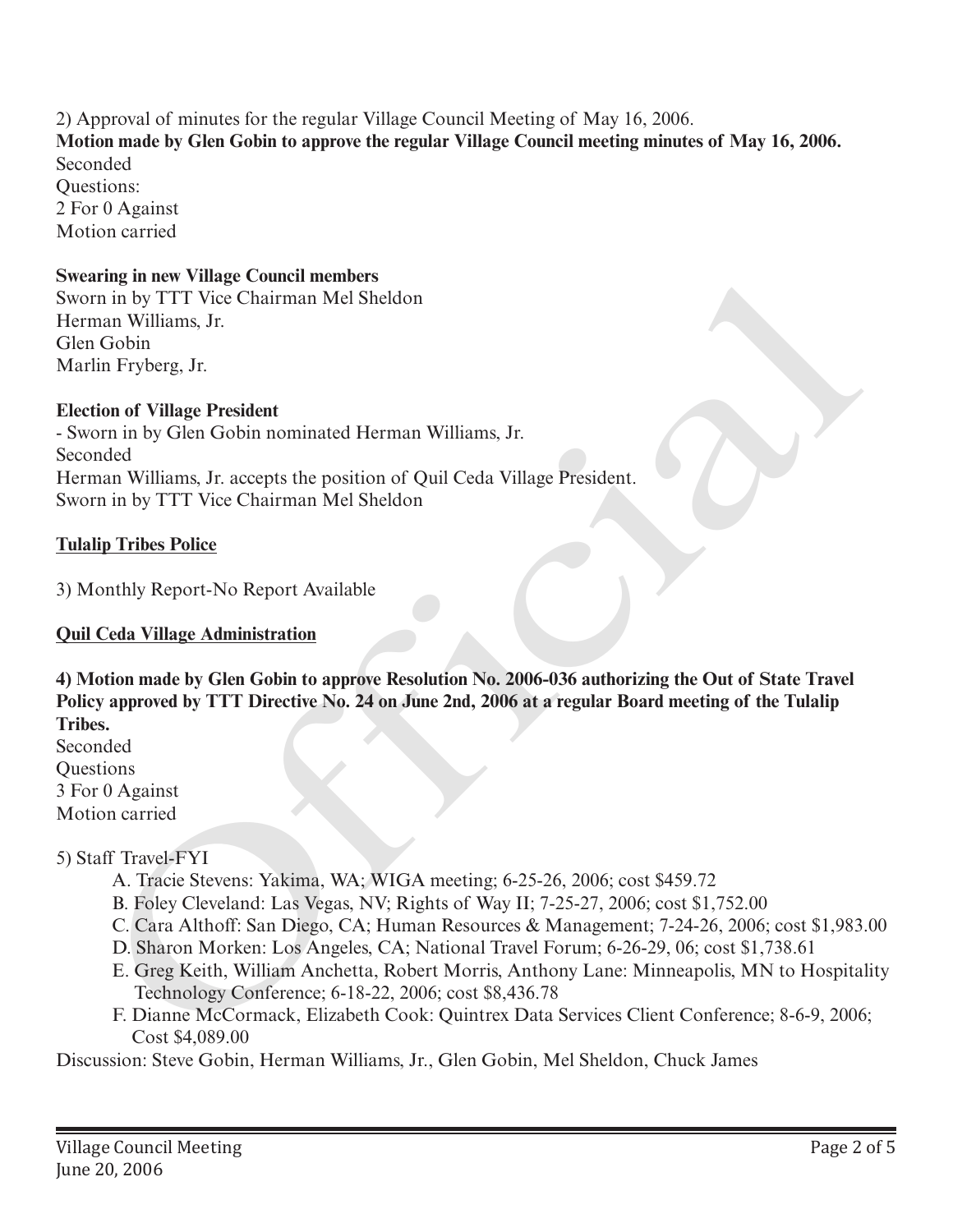Item B: What is the Rights of Way II? This is for easement of right of land bill. The conference will help tribes learn to protect their lands in the future. This will be helpful with the jurisdictions.

Item E: Hospitality Technology Conference; Are all departments working together to coordinate hospitality and training? The right people need to be sent. Staff is meeting with the casino/hotel president on how the departments will incorporate and work together on the technology for the hotel.

6) Tax Revenue Report This is an FYI. A spread sheet provided to council.

## **7) Motion made by Glen Gobin to Ratify TTT Directive No. 33, Parametrix, approved on June 2, 2006 consenting to a contract with Parametrix to continue to forecast and design future water and wastewater needs of Quil Ceda Village.**

Seconded

Questions: Discussion: Steve Gobin, Mel Sheldon, Chuck James, Glen Gobin

It has become evident at a water meeting, that we have two entities working on this, Parametrix and Brown and Caldwell. We need to come together, so that we are not spending more money than needed. Parametrix was given permission for the sewer and water plant for the Village. They are also working with Brown and Caldwell on the master plan. Staff has been coordinating with both entities for the development of this plan. Brown and Caldwell are looking at storage needs. There is a fiscal analyst that is being done to meet and get a better overall plan. Are there any other companies that could make these analysts for a cheaper price? This plan was done with an hourly rate and cap. If council would like an RFP, it can be presented. The quality and service is well compensated. Brown and Caldwell are doing the water report and Parametrix is assisting with consolidating the information. The water agreements are for the Tribe. The BOD made commitments for this. We gave them time analysis for the next 50 years for the Village that is including what is needed for the water capacity for the future. There are some questions on what we are investing our money in, a bridge plan for the wheeling needs. Do we want to centralize our system or keep the one currently in place? We need to address the other locations that are not included. Brown and Caldwell will provide a report on how to encompass the Tribes' water needs. The Village and Tribe need to coordinate the time analysis with the funding issues. The master planning documents for housing and the demand analysis need to be addressed. This motion was ratified June 6, 2006 by the TTT BOD. It Receives the control show that the mean the show that the mean of the steel is an FYI. A special shoct provided to council.<br>
is an FYI. A special shoct Gobin to Ratify TTT Directive No. 33, Parametrix, approved on June

3 For 0 Against Motion carried

# **Governmental Affairs**

Discussion: Steve Gobin, Glen Gobin, Shelly Lacy, Chuck James, Mel Sheldon

Why are being issued for new employees still on probation? The General Council voted to end the probation for new hires. Why do these staff members need the cards? The staff will start traveling soon and credit cards will assist staff to cover travel related expenses. Staff recommends these cards for protections.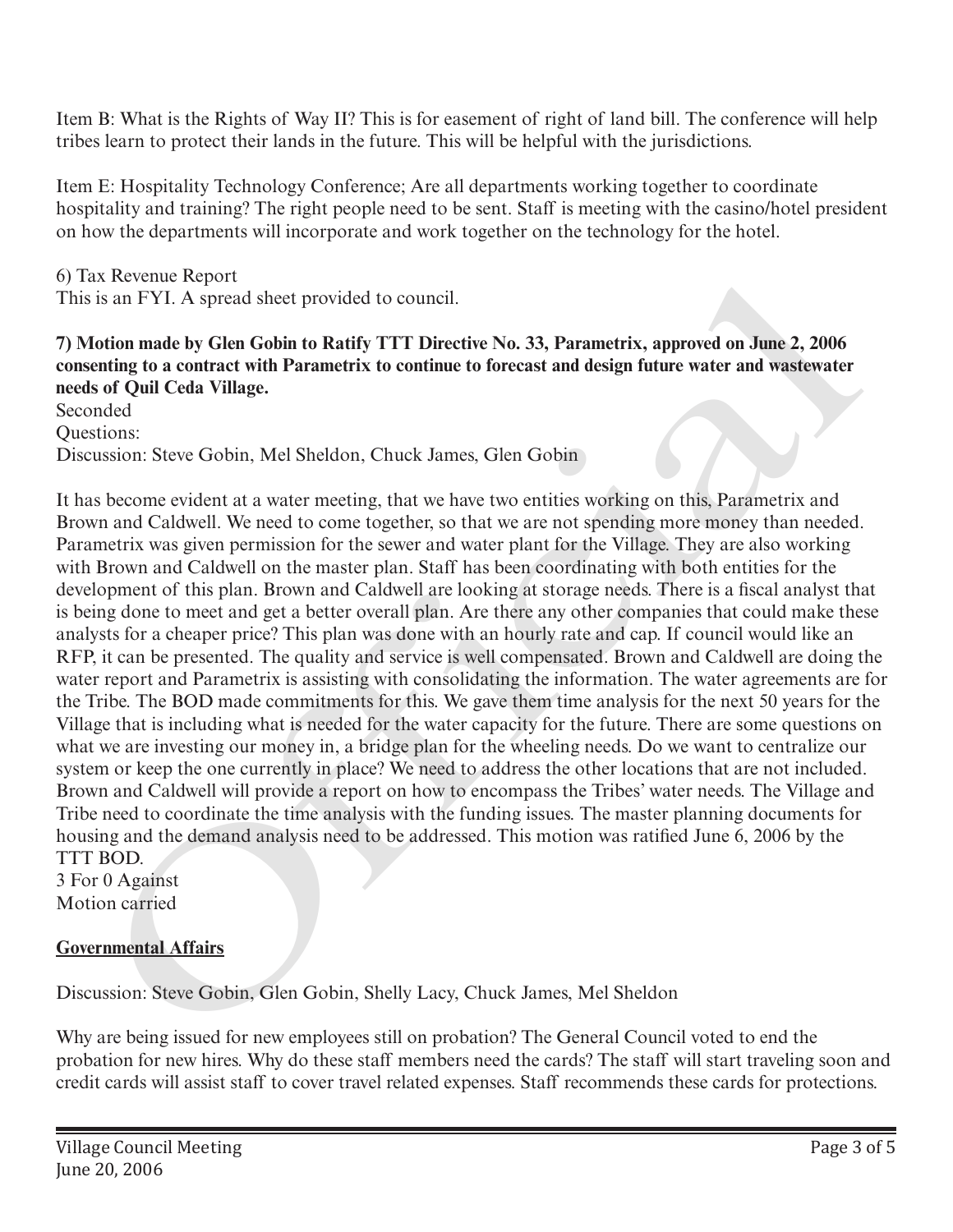**1) Motion made by Marlin Fryberg to approve Resolution No. 2006-037 authorizing a Visa credit card to be issued for Theresa Sheldon, as the Governmental Affairs Legislative Policy Analyst, with a limit of \$5,000.00 and payment for charges will be from the Quil Ceda Village Governmental Affairs Budget.** Seconded

Questions: Clarification needed. Is there a credit card policy in place and why is a probationary staff member being issued a credit card? This is an issue on whether staff will be able to take care of themselves financially while they are on travel status. Often this department is requested to travel at the request of the BOD and there is always adequate time to process paper work. This is also a safety issue. Staff could be placed at risk if they are traveling without adequate funding or the ability to secure transportation and lodging. New employees should not be traveling within the first 90 days of hire. Hopefully a BOD would be going to Washington, D.C. with staff to shadow them. The finance department is very diligent on monitoring the bills, staff is given the policy. Council recommends that staff should be granted the cards for travel. Is staff going out there without a shadow? No. The Council would like to meet with staff to go over issues that may arise from travel. All of the credit cards are in the name of The Tulalip Tribes, and will need to go in front of the BOD. Council would like a refresher from Human Resources and legal for the probation period. 3 For 0 Against is always adequate time to process paper work. This is also a safely issue. Stall could be placed at<br>
reade to the reacting without adequate funding or the ability to secure transportation and lodging. No<br>
orges should ont

Motion carried

**2) Motion made by Marlin Fryberg to approve Resolution No. 2006-038 authorizing a Visa credit card to be issued for Deborah Parker, as the Governmental Affairs Legislative Policy Analyst, with a limit of \$5,000.00 and payment for charges will be from the Quil Ceda Village Governmental Affairs Budget.**

Seconded **Ouestions** 3 For 0 Against Motion carried

# **Special Projects**

Moved to the end of the agenda 3) Chemical Weapon Clean-up Update Closed Session

## **Tulalip Data Services Department**

**4) Resolution No. 2006-039 approving the Architectural and Engineering funding for the TDS Building, at a cost not to exceed \$100,000 to be funded out of the Tulalip Tribes Strategic Plan.** Discussion: Leo Joinette, Steve Gobin, Glen Gobin, Dory Roanhorse, Dr. Erdly, Herman Williams, Jr. Peter Mills, Judy Gobin, Mel Sheldon, Chuck James

There are no funds in the strategic plan budget for this budget. This was an anticipated plan that took place when the museum started construction. The space is not adequate at this time. This will need to be worked out for the space needs and money/budgeting for this plan. The money left over from the poles could be used. Staff will not know what is left over in the budget until late June or early July. Council stated on record for the course, the QCV Administration building will be by the WA. State Patrol building. The TDS budget had \$200,000 in its 2005 budget for this but those monies went back to the general fund.